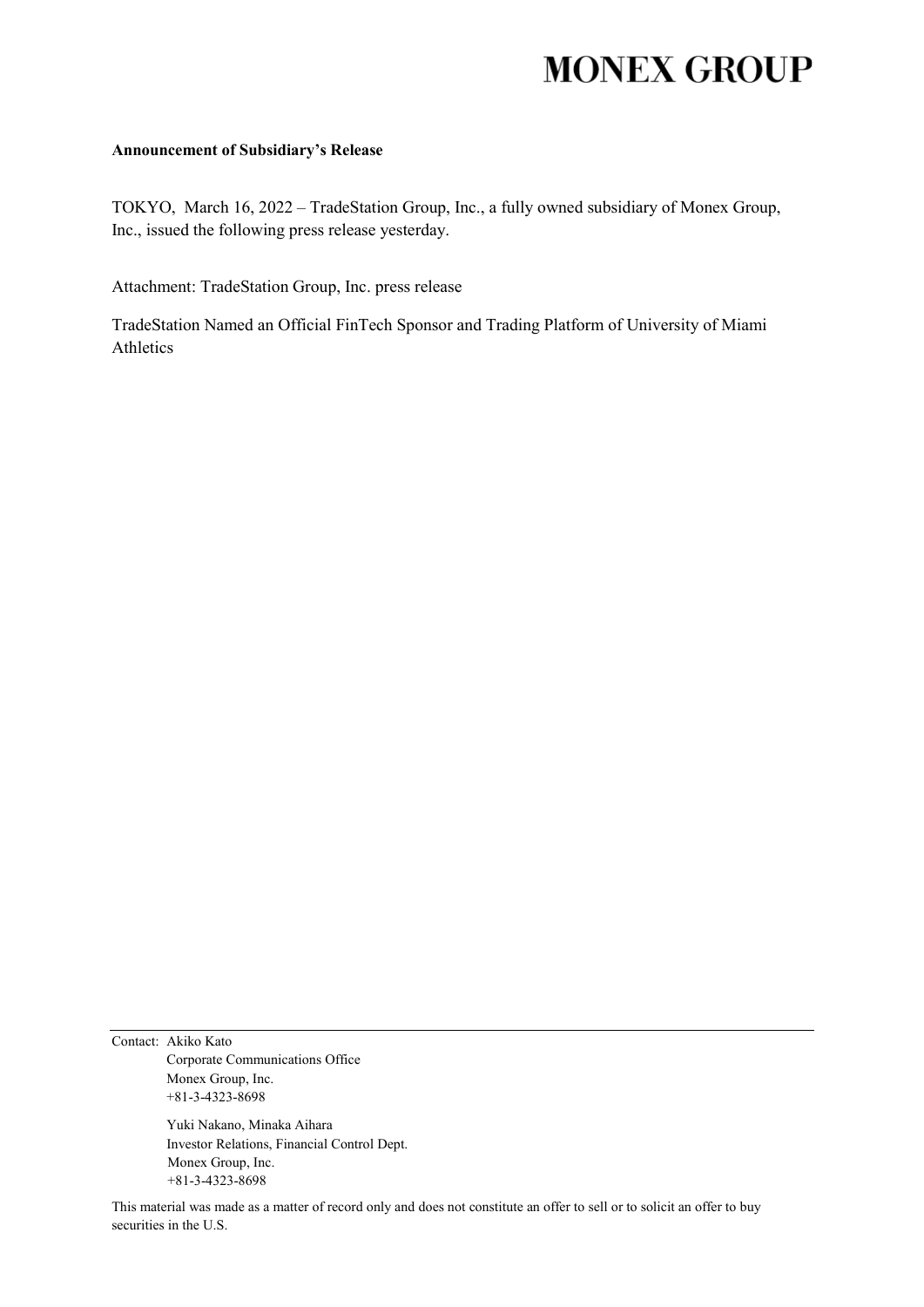## **TradeStation Named an Official FinTech Sponsor and Trading Platform of University of Miami Athletics**

### **PLANTATION, Fla. – March 15, 2022** – South Florida-based [TradeStation](https://www.tradestation.com/?utm_source=prnewswire&utm_medium=referral&utm_content=fintech+sponsor+miami+university) Group, Inc.

(TradeStation) announced that it has entered into a multi-year sponsorship agreement to be an official FinTech sponsor of University of Miami (UM) Athletics. As an official sponsor, TradeStation's [trading platforms](https://www.tradestation.com/platforms-and-tools/?utm_source=prnewswire&utm_medium=referral&utm_content=fintech+sponsor+miami+university) for stocks, options, futures, and cryptocurrencies will be featured across all UM Athletics.

TradeStation will integrate its brand, showcase its platforms, and seek to enhance the fan experience by offering new account incentives across UM Athletics. Through this sponsorship, TradeStation has also been named the presenting sponsor of the Miami Hurricanes Football Season. TradeStation will seek to educate Hurricanes fans, students, faculty, and alumni on trading and investing in financial products and provide educational opportunities, internships, and seminars.

"This exciting sponsorship represents the first time that TradeStation has aligned with a sports group to advance education in trading and investing," said John Bartleman, President and Chief Executive Officer of TradeStation Group. "With TradeStation based in Miami's backyard, we're proud to support UM Athletics and the Hurricanes – one of our hometown teams. UM fans know the importance of innovation as their teams seek to gain an edge over the competition. TradeStation aims to empower its customers to gain that same edge with their finances. Our synergy is compelling."

Furthering its commitment to involve more women in the blockchain-based market, TradeStation is creating educational programs and promotions for women who are interested in learning more about [cryptocurrency trading.](https://www.tradestation.com/crypto/?utm_source=prnewswire&utm_medium=referral&utm_content=fintech+sponsor+miami+university) This sponsorship will also highlight UM women's teams and amplify efforts to bridge the gender gap.

"We are thrilled to partner with TradeStation," said Chris Maragno, Senior Vice President of Hurricanes Global Partnerships. "TradeStation is an innovator that has been serving both beginners and seasoned traders for over 30 years. It's a great time to introduce TradeStation as a sponsor as they expand their products and services to include TradeStation Crypto, and as Miami continues its push to become the crypto capital. We look forward to leveraging this sponsorship to advance education and provide access to trading and investment through innovation."

\*Visit [TradeStation.com/Awards](https://www.tradestation.com/Awards%20?utm_source=prnewswire&utm_medium=referral&utm_content=fintech+sponsor+miami+university) for more information.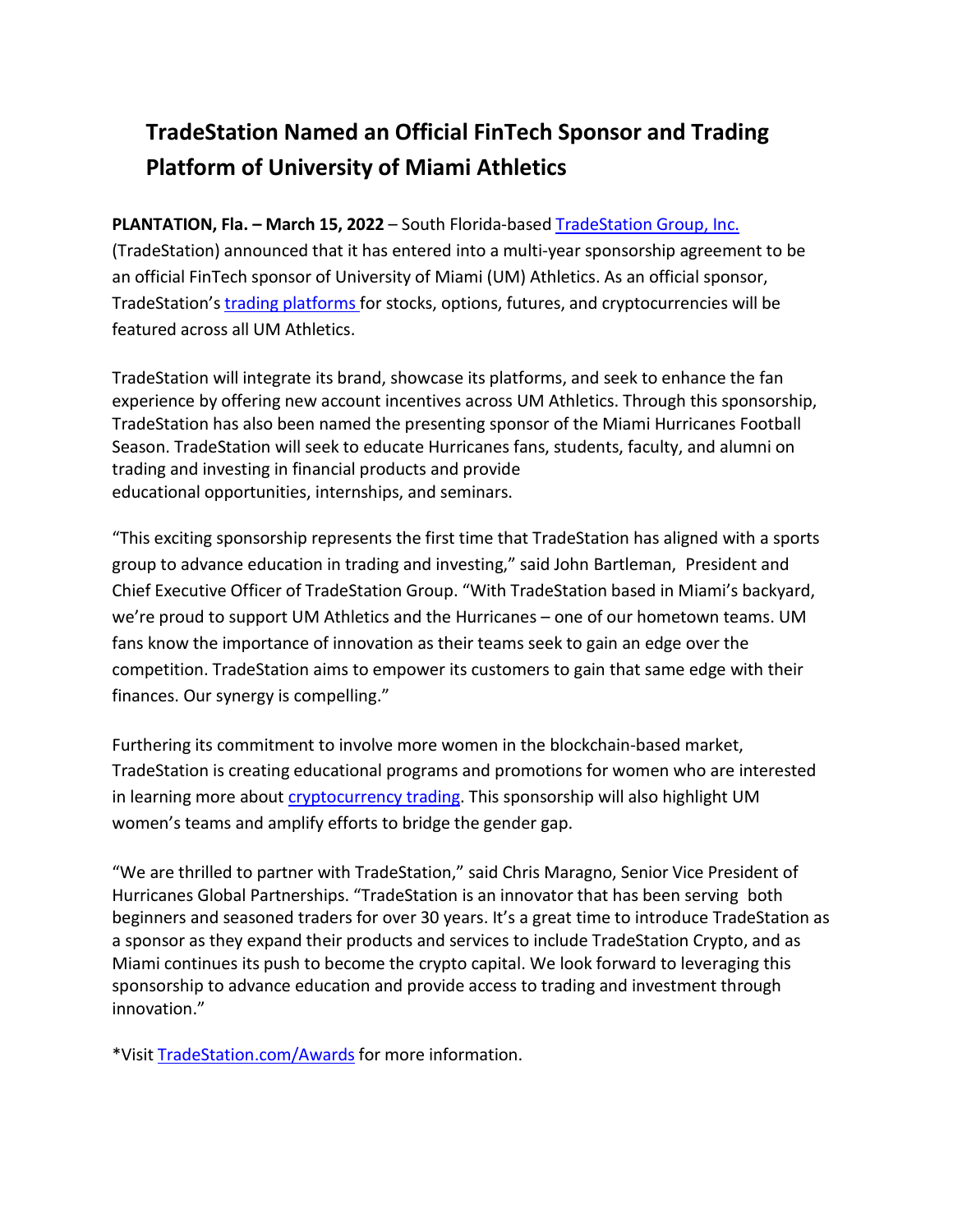### About TradeStation Group, Inc.

TradeStation has, for decades, advanced fintech through its support of self-directed traders and investors in their journeys to claim their financial edge. TradeStation provides awardwinning\* trading and analysis platforms and self-clearing online brokerage services for stocks, ETFs, equity and index options, commodity and financial futures, futures options, and cryptocurrencies. These trading platforms are accessible on desktop, Web, and mobile, as well as via API technologies which seamlessly provide access to TradeStation's brokerage environment through third-party platforms.

TradeStation's offerings also include deep and growing learning content designed to build confidence among those new to investing and hone the skills of seasoned traders. TradeStation Securities, Inc. (Member NYSE, FINRA, SIPC, NSCC, DTC, OCC, NFA & CME) offers self-clearing equities, options, futures and futures options brokerage services as a licensed securities broker-dealer and futures commission merchant (FCM) and is a member of major equities and futures exchanges in the United States.

TRADESTATION SECURITIES, INC. IS A MEMBER OF NFA AND IS SUBJECT TO NFA'S REGULATORY OVERSIGHT AND EXAMINATIONS. HOWEVER, YOU SHOULD BE AWARE THAT THE NFA DOES NOT HAVE REGULATORY OVERSIGHT AUTHORITY OVER UNDERLYING OR SPOT VIRTUAL CURRENCY PRODUCTS OR TRANSACTIONS OR VIRTUAL CURRENCY EXCHANGES, CUSTODIANS, OR MARKETS. TradeStation Crypto, Inc. offersself-clearing cryptocurrency brokerage services under federal and state money services business, moneytransmitter, and similar registrations and licenses. TradeStation Crypto, Inc. is not subject to NFA's regulatory oversight and examinations.

This is for educational and informational purposes only and is not research or a recommendation regarding any security or investment strategy. TradeStation Securities Inc. and its affiliates do not provide legal, tax, or investment advice.

Past performance, whether actual or indicated by historical tests of strategies, is no guarantee of future performance or success. There is a possibility that you may sustain a loss equal to or greater than your entire investment regardless of which asset class you trade (equities, options, futures, or digital assets); therefore, you should not invest or risk money that you cannot afford to lose. Before trading any asset class, first read the relevant risk disclosure statements on the Important Documents page, found here: [www.tradestation.com/important-information.](http://www.tradestation.com/important-information)